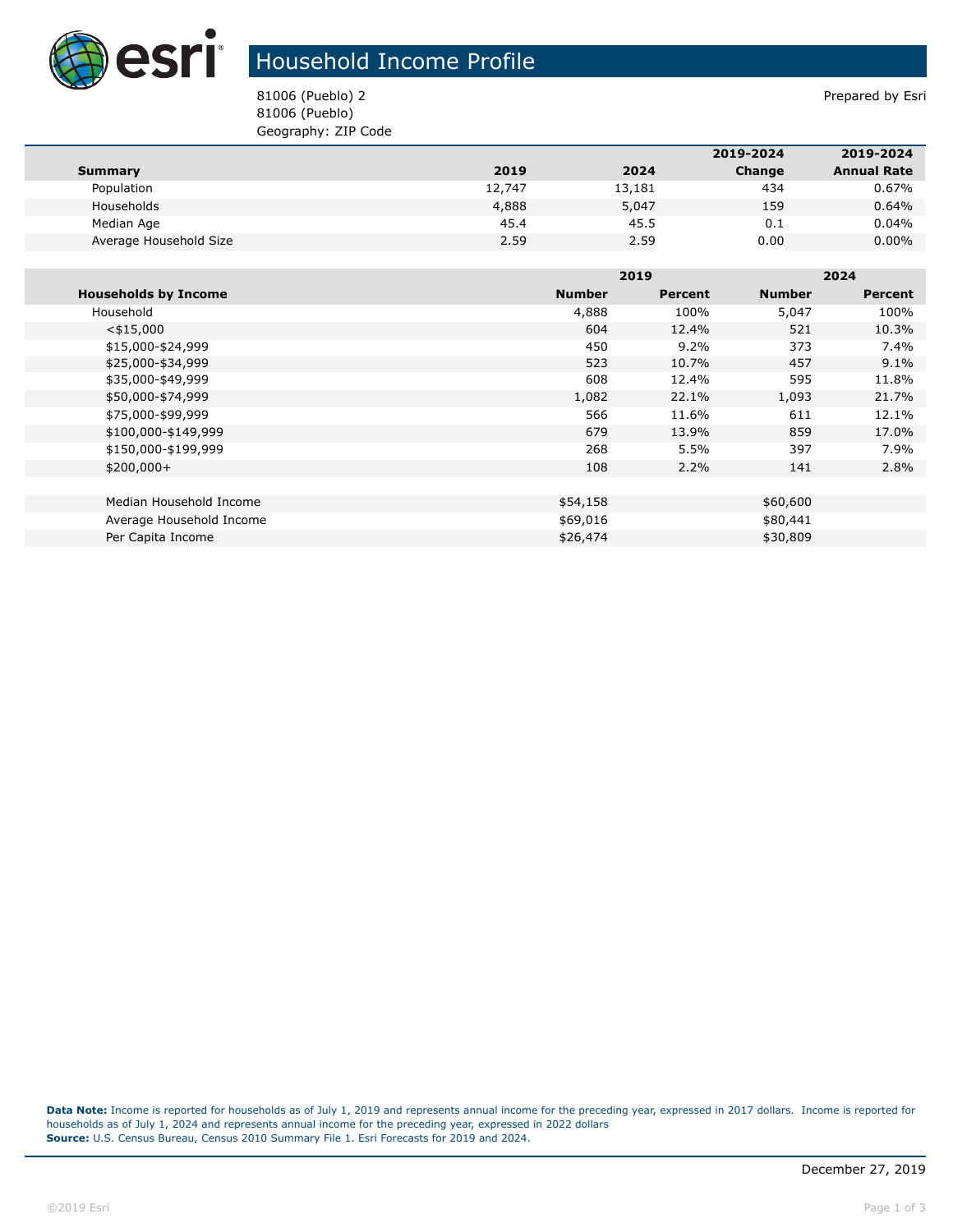

## Household Income Profile

81006 (Pueblo) 2 Prepared by Esri 81006 (Pueblo) Geography: ZIP Code

| 2019 Households by Income and Age of Householder |                       |              |           |                             |           |           |          |                |
|--------------------------------------------------|-----------------------|--------------|-----------|-----------------------------|-----------|-----------|----------|----------------|
|                                                  |                       | $25$         | $25 - 34$ | $35 - 44$                   | $45 - 54$ | $55 - 64$ | 65-74    | $75+$          |
|                                                  | <b>HH Income Base</b> | 92           | 510       | 622                         | 838       | 1,127     | 925      | 774            |
|                                                  |                       |              |           |                             |           |           |          |                |
|                                                  | $<$ \$15,000          | 24           | 68        | 62                          | 92        | 140       | 117      | 101            |
|                                                  | \$15,000-\$24,999     | 15           | 34        | 34                          | 43        | 73        | 88       | 163            |
|                                                  | \$25,000-\$34,999     | 13           | 53        | 52                          | 61        | 64        | 113      | 167            |
|                                                  | \$35,000-\$49,999     | 16           | 69        | 61                          | 102       | 117       | 130      | 113            |
|                                                  | \$50,000-\$74,999     | 17           | 129       | 131                         | 189       | 294       | 210      | 112            |
|                                                  | \$75,000-\$99,999     | 3            | 54        | 91                          | 106       | 167       | 97       | 48             |
|                                                  | \$100,000-\$149,999   | 3            | 65        | 135                         | 144       | 194       | 99       | 39             |
|                                                  | \$150,000-\$199,999   | $\mathbf{1}$ | 30        | 37                          | 70        | 54        | 49       | 27             |
|                                                  | \$200,000+            | $\mathbf 0$  | 8         | 19                          | 31        | 24        | 22       | $\overline{4}$ |
|                                                  |                       |              |           |                             |           |           |          |                |
|                                                  | Median HH Income      | \$29,614     | \$54,033  | \$67,590                    | \$63,485  | \$61,560  | \$51,090 | \$31,594       |
|                                                  | Average HH Income     | \$37,958     | \$67,003  | \$81,089                    | \$81,856  | \$73,860  | \$66,298 | \$46,628       |
|                                                  |                       |              |           | <b>Percent Distribution</b> |           |           |          |                |
|                                                  |                       | $<25$        | $25 - 34$ | $35 - 44$                   | $45 - 54$ | $55 - 64$ | 65-74    | $75+$          |
|                                                  | HH Income Base        | 100%         | 100%      | 100%                        | 100%      | 100%      | 100%     | 100%           |
|                                                  |                       |              |           |                             |           |           |          |                |
|                                                  | $<$ \$15,000          | 26.1%        | 13.3%     | 10.0%                       | 11.0%     | 12.4%     | 12.6%    | 13.0%          |
|                                                  | \$15,000-\$24,999     | 16.3%        | 6.7%      | 5.5%                        | 5.1%      | 6.5%      | 9.5%     | 21.1%          |
|                                                  | \$25,000-\$34,999     | 14.1%        | 10.4%     | 8.4%                        | 7.3%      | 5.7%      | 12.2%    | 21.6%          |
|                                                  | \$35,000-\$49,999     | 17.4%        | 13.5%     | 9.8%                        | 12.2%     | 10.4%     | 14.1%    | 14.6%          |
|                                                  | \$50,000-\$74,999     | 18.5%        | 25.3%     | 21.1%                       | 22.6%     | 26.1%     | 22.7%    | 14.5%          |
|                                                  | \$75,000-\$99,999     | 3.3%         | 10.6%     | 14.6%                       | 12.6%     | 14.8%     | 10.5%    | 6.2%           |
|                                                  | \$100,000-\$149,999   | 3.3%         | 12.7%     | 21.7%                       | 17.2%     | 17.2%     | 10.7%    | 5.0%           |
|                                                  | \$150,000-\$199,999   | 1.1%         | 5.9%      | 5.9%                        | 8.4%      | 4.8%      | 5.3%     | 3.5%           |
|                                                  | $$200,000+$           | 0.0%         | 1.6%      | 3.1%                        | 3.7%      | 2.1%      | 2.4%     | 0.5%           |
|                                                  |                       |              |           |                             |           |           |          |                |

**Data Note:** Income is reported for households as of July 1, 2019 and represents annual income for the preceding year, expressed in 2017 dollars. Income is reported for households as of July 1, 2024 and represents annual income for the preceding year, expressed in 2022 dollars **Source:** U.S. Census Bureau, Census 2010 Summary File 1. Esri Forecasts for 2019 and 2024.